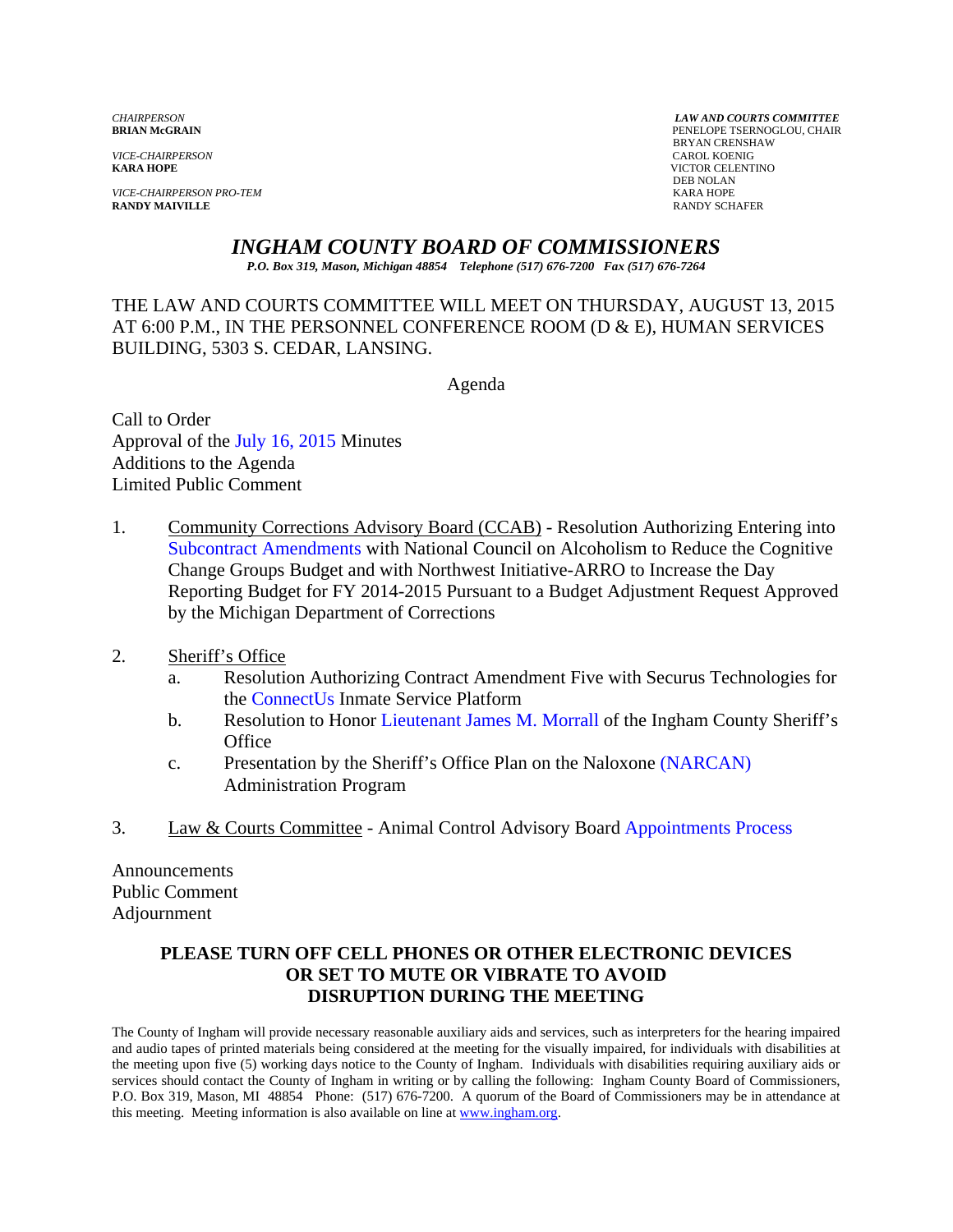## LAW & COURTS COMMITTEE July 17, 2015 Minutes

<span id="page-1-0"></span>

| <b>Members Present:</b> | Tsernoglou, Crenshaw, Koenig (departed at 6:24 p.m.), Celentino, Nolan<br>(arrived at 6:02 p.m.), Hope, and Schafer                                                                                                                                                                                                                                                                                                                                                                                                                                                                                                                                                       |
|-------------------------|---------------------------------------------------------------------------------------------------------------------------------------------------------------------------------------------------------------------------------------------------------------------------------------------------------------------------------------------------------------------------------------------------------------------------------------------------------------------------------------------------------------------------------------------------------------------------------------------------------------------------------------------------------------------------|
| <b>Members Absent:</b>  | None                                                                                                                                                                                                                                                                                                                                                                                                                                                                                                                                                                                                                                                                      |
| <b>Others Present:</b>  | Sheriff Gene Wriggelsworth, Commissioner Rebecca Bahar-Cook,<br>Commissioner Randy Maiville, John Neilsen, Travis Parsons, Lance<br>Langdon, Greg Harless, Jeffrey Weiss, Brent Williams, David Hall, Kelly<br>Roudebush, Jeff Murphy, Chevie Ballou, Bruce Gavrel, Rob Delamarter,<br>Gerald Rodabaugh, Chad Beckett, Linda Harmon, Mike Wriggelsworth,<br>Frank Galvin, Brad Stoddard, Randy Williams, Russ Stowe, Dave Harper,<br>Kerry Minshall, Tim Whipple, Ryan Wood, Walter Doherty, Jon Hanson,<br>John Stressman, Bryce Alford, Toby LePeak, Mike Lanebach, Randall<br>Talifarro, Michael Hamel, Jim Kraus, Deb Allen, Beth Rhodes, Robin<br>Stites, and others |

The meeting was called to order by Chairperson Tsernoglou at 6:01 p.m. in Personnel Conference Room "A" of the Human Services Building, 5303 S. Cedar Street, Lansing, Michigan.

# Approval of the June 11, 2015 Minutes

# MOVED BY COMM. CRENSHAW, SUPPORTED BY COMM. KOENIG, TO APPROVE THE MINUTES OF THE JUNE 11, 2015 LAW & COURTS COMMITTEE MEETING.

# THE MOTION CARRIED UNANIMOUSLY. Absent: Commissioner Nolan.

#### Substitutions to Agenda

- 4. Law & Courts Committee
	- b. Resolution to Appoint an Interim Animal Control Director
	- c. Resolution Appointing a Search Committee to Select and Animal Control Director

#### Limited Public Comment

Deb Allen, volunteer at Ingham County Animal Control (ICAC) shelter, addressed the committee. Ms. Allen stated that one of the supervisors at the shelter was making life difficult for the staff.

Commissioner Nolan asked that John Neilsen, Chief Deputy Controller, follow up on the complaint and update the committee.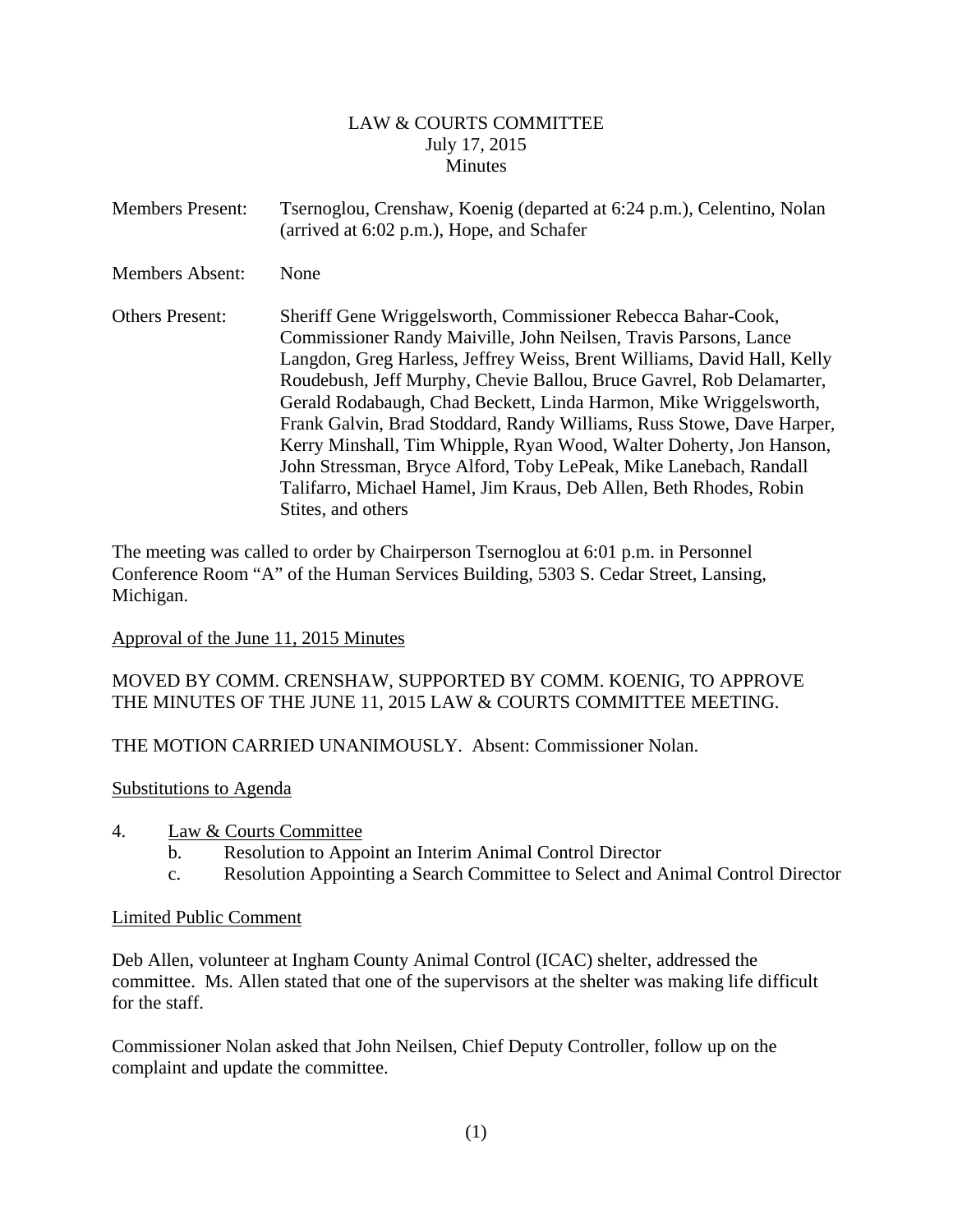Commissioner Koenig asked Ms. Allen if she was comfortable putting the supervisor's name on record.

Ms. Allen stated that the supervisor causing the issues was Anne Burns, Deputy Director of ICAC.

Beth Rhodes, volunteer at ICAC shelter, addressed the committee. She stated that Ms. Burns was causing problems with the staff at the shelter. She further stated that the volunteers at the shelter wanted to be a part of the selection of the new director of ICAC. She indicated that she would forward to Mr. Neilsen an outline of some criteria, developed by the volunteers, for the new director.

# MOVED BY COMM. CRENSHAW, SUPPORTED BY COMM. KOENIG, TO APPROVE A CONSENT AGENDA CONSISTING OF THE FOLLOWING ACTION ITEMS:

- 1. Circuit Court
	- a. Resolution for Authorization to Enter into a Three Year Contract with Sequel TSI of Mountain Home
	- b. Resolution for Authorization to Enter into a Three Year Contract with Rite of Passage
	- c. Resolution for Authorization to Enter into a Three Year Contract with Cornell Corrections of California
- 2. Sheriff's Office
	- a. Resolution to Allow the Ingham County Sheriff's Office to Enter into an Interlocal Agreement with the City of Lansing and City of East Lansing for the 2015 Local Jag Grant
	- b. Resolution to Accept a Michigan Municipal Risk Management (MMRMA) Risk Avoidance Program (RAP) Training Grant
	- c. Resolution to Honor Deputy Paul Jones of the Ingham County Sheriff's Office
- 3. Office of Homeland Security & Emergency Management Resolution to Adopt the Tri-County Regional Hazard Mitigation Plan
- 5. Controller's Office Resolution Authorizing Adjustments to the 2015 Ingham County Budget

THE MOTION CARRIED UNANIMOUSLY.

# THE MOTION TO APPROVE THE ITEMS ON THE CONSENT AGENDA CARRIED UNANIMOUSLY.

- 4. Law & Courts Committee
	- a. Resolution to Adopt the 2016 Juvenile Justice Community Agency Process Calendar

# MOVED BY COMM. CRENSHAW, SUPPORTED BY COMM. KOENIG, TO APPROVE THE RESOLUTION TO ADOPT THE 2016 JUVENILE JUSTICE COMMUNITY AGENCY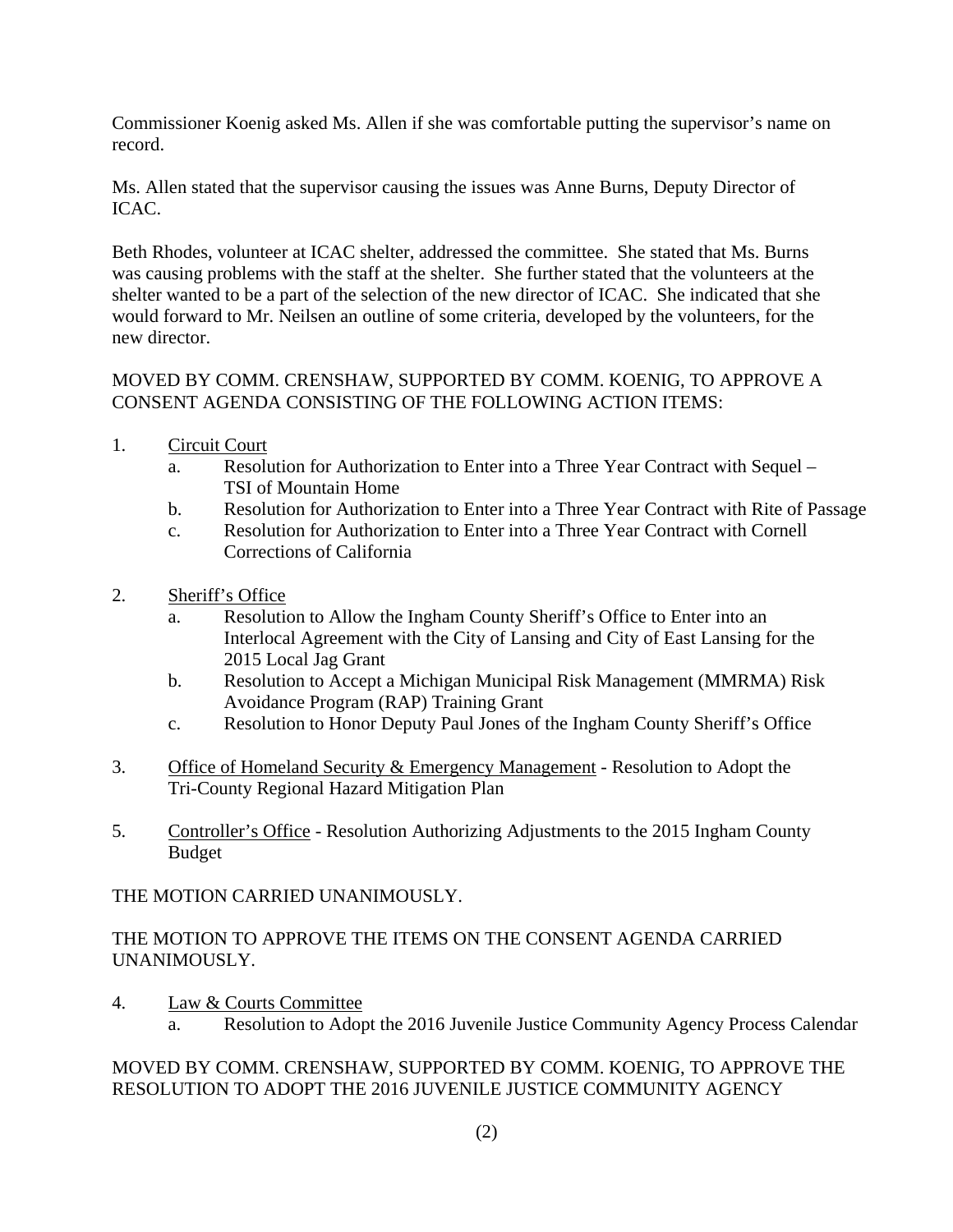## PROCESS CALENDAR.

The resolution was amended as follows:

WHEREAS, the Ingham County Board of Commissioners wishes to adopt a resolution to establish the 2016 Juvenile Justice Community Agency Process and to reserve Juvenile Justice Millage funds in the amount of **\$100,000** for this purpose.

This was considered a friendly amendment.

THE MOTION TO APPROVE THE RESOLUTION, AS AMENDED, CARRIED UNANIMOUSLY.

b. Resolution to Appoint an Interim Animal Control Director

# MOVED BY COMM. CELENTINO, SUPPORTED BY COMM. NOLAN, TO APPROVE THE RESOLUTION TO APPOINT AN INTERIM ANIMAL CONTROL DIRECTOR.

Commissioner Hope asked if a resume had been submitted by Jodi LeBombard, ICAC Officer.

Mr. Neilsen briefly reviewed the resume of Ms. LeBombard.

The resolution was amended as follows:

WHEREAS, the Controller's Office and current Animal Control Director are recommending that Animal Control Officer/ Animal Cruelty Investigator, **Jodi** LeBombard serve as Interim Animal Control Director until such time as a permanent Director begins duties.

THEREFORE BE IT RESOLVED, that the Ingham County Board of Commissioners hereby appoints Animal Control Officer/ Animal Cruelty Investigator, **Jodi** LeBombard, to the position of Ingham County Animal Control Interim Director effective July 29, 2015 and until such time as a permanent Director is selected and assumes duties.

This was considered a friendly amendment.

Commissioner Nolan asked Mr. Neilsen to include the resume of Ms. LeBombard in the documents for the next Board of Commissioners meeting.

## THE MOTION TO APPROVE THE RESOLUTION, AS AMENDED, CARRIED UNANIMOUSLY.

c. Resolution Appointing a Search Committee to Select and Animal Control Director

MOVED BY COMM. NOLAN, SUPPORTED BY COMM. CRENSHAW, TO APPROVE THE RESOLUTION APPOINTING A SEARCH COMMITTEE TO SELECT AN ANIMAL CONTROL DIRECTOR.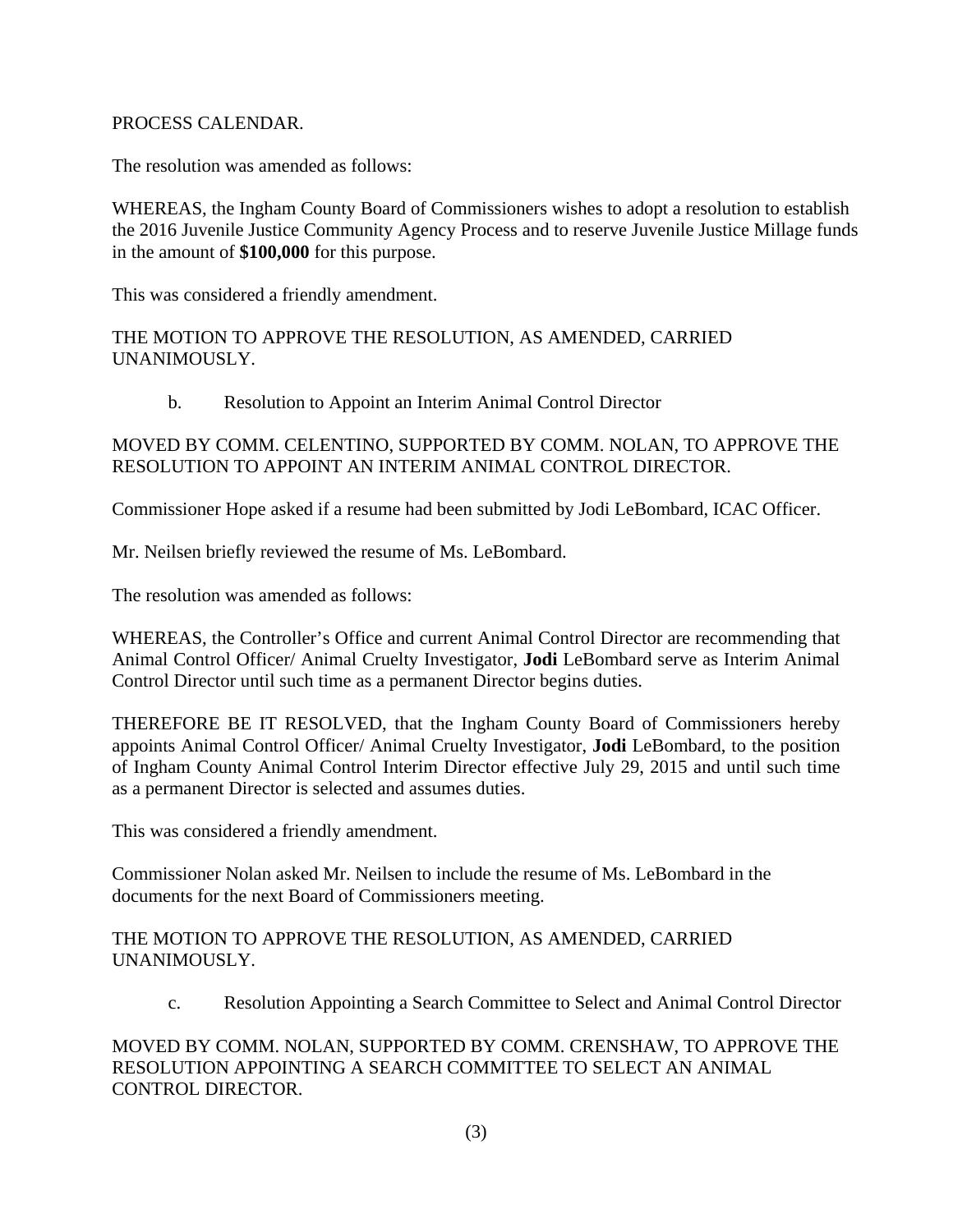Commissioner Tsernoglou asked for volunteers to serve on the search committee to select an Animal Control Director.

Commissioner Celentino stated that the Board Chairperson should be part of the selection process.

Commissioner Tsernoglou indicated the Board Chairperson would be included in this process.

Commissioner Hope, Commissioner Crenshaw, Commissioner Schafer, and Commissioner Nolan volunteered to serve on the search committee.

Commissioner Tsernoglou stated that Becky Bennett, Board Coordinator, would send out notice to the other commissioners about who had volunteered to serve on the search committee.

Commissioner Hope requested that Mr. Neilsen notify the Commissioners of the Animal Advisory Board meetings once they had been scheduled.

THE MOTION TO APPROVE THE RESOLUTION CARRIED UNANIMOUSLY.

7. Board Referral - Letter from Maner Costerisan Regarding the Annual Accounting for the Ingham County 9-1-1 Service District

No action was taken on this item.

Commissioner Tsernoglou recessed the meeting at 6:21 p.m.

Commissioner Koenig departed at 6:24 p.m.

Commissioner Tsernoglou called the meeting back from recess at 7:00 p.m.

6. Presentation by Brent Williams - "Review of Options for Public Safety Communications - Ingham County, Michigan" a. Question and Answer Period

Mr. Neilsen introduced Brent Williams, consultant, to the committee and members of the audience.

Mr. Williams presented his report on the options for public safety communications for Ingham County.

Commissioner Bahar- Cook asked if radios would need to be replaced and who would incur this cost.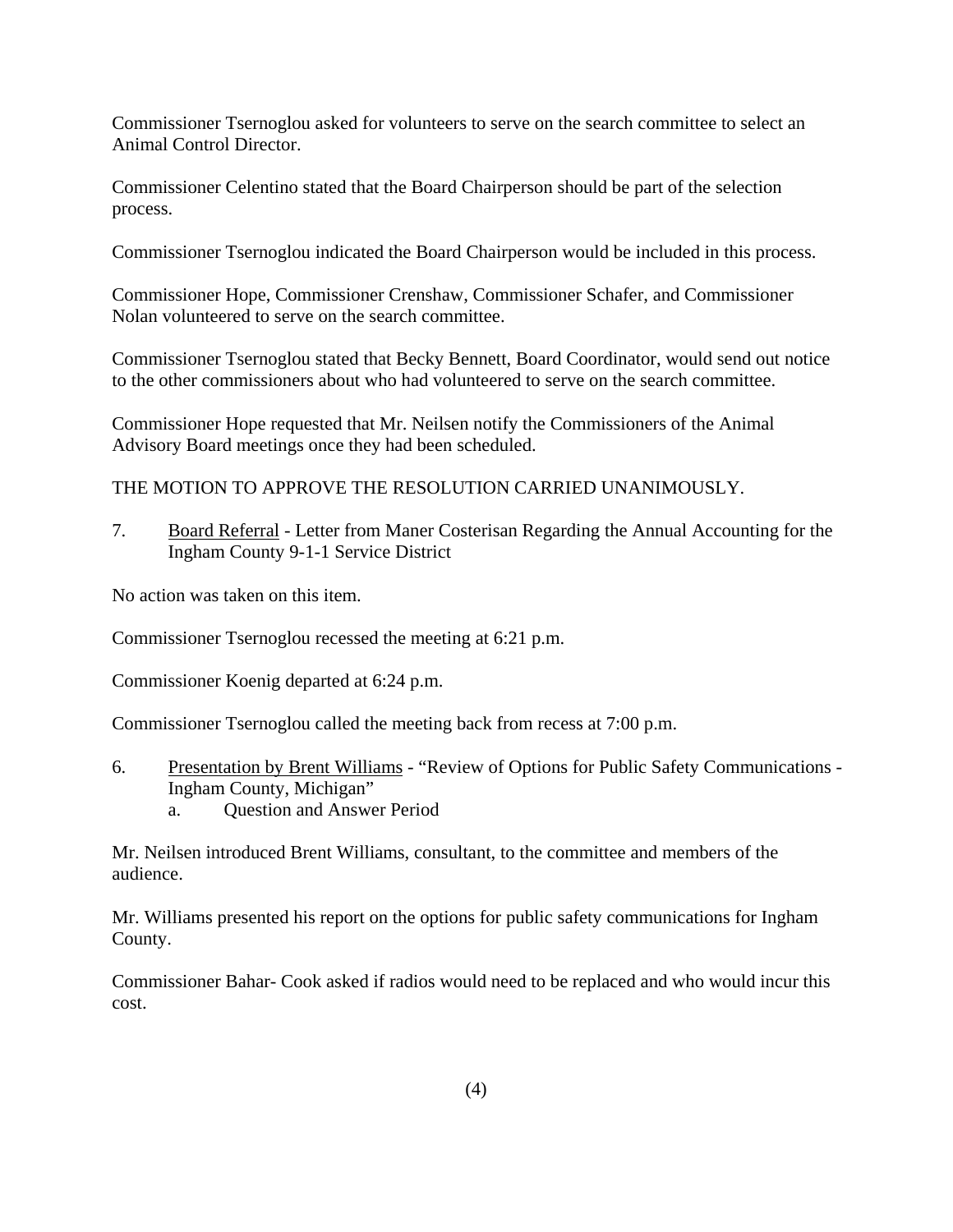Mr. Neilsen stated the original agreement developed by the Board of Commissioners was that the County would buy all initial radios and replacement radios would be the responsibility of the municipalities.

Discussion.

Commissioner Maiville expressed his concern regarding the in-building, hand-held coverage of radios.

Mr. Williams indicated that any specifications needed for the system should be written into the Request for Proposal (RFP).

Discussion.

The Ingham County 9-1-1 Advisory Board members, in attendance, introduced themselves to the committee.

Sherriff Gene Wriggelsworth reminded the committee about the extra cost incurred after the last contract was put in place. He stated that the current system is slated to soon reach its life expectancy.

There was a discussion about the presentation with representatives of the public, Harris Corporation, the State of Michigan, and the committee.

Sheriff Wriggelsworth expressed concern that there have been three different corporate owners of the current system since it has been in place with the County.

Commissioner Bahar-Cook stated that the Michigan Public Safety Communication System should be a constant because it is the State's system.

Commissioner Celentino stated that the Board did not want to make the same mistakes as the last time the contract was put in place.

Commissioner Maiville asked the status of the County's pagers.

Mr. Williams stated the most cost effective option was maintaining an analog paging channel and that could be obtained with either vendor.

Commissioner Maiville asked if new pagers would need to be purchased.

Mr. Williams indicated that was up to the Board of Commissioners.

Commissioner Maiville stated that the costs for each option should be laid out very clearly. He further stated that cost burden of replacement equipment should not fall on the municipalities if the change is mandated by the County.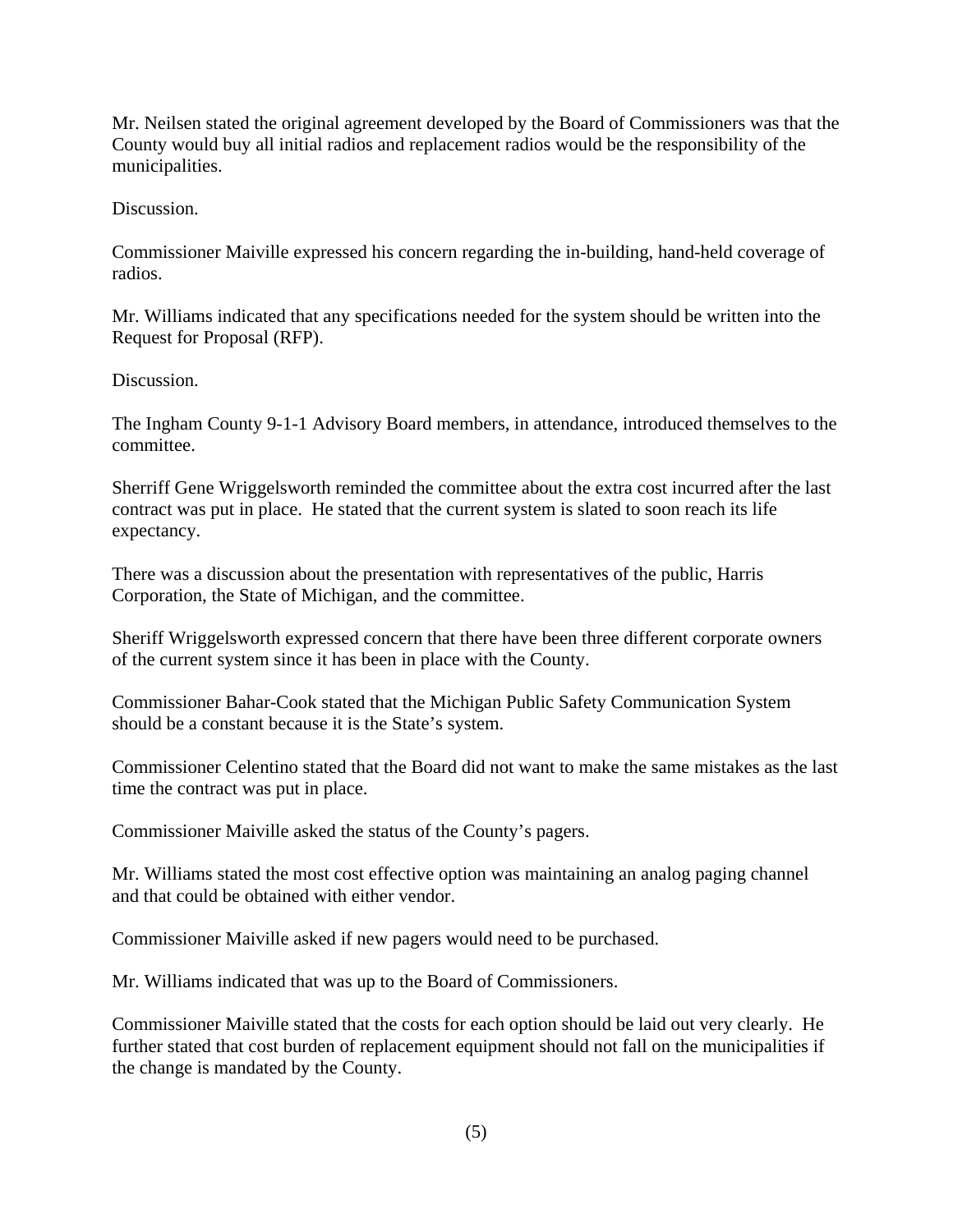Commissioner Tsernoglou thanked everyone for attending.

Mr. Neilsen thanked everyone for sharing their opinions and concerns. He stated that the next step was to develop an RFP for a consultant and then an RFP for the vendor. He further stated the matter would be reviewed and evaluated with the local public safety community and the 9-1-1 Advisory Board.

Commissioner Schafer thanked Mr. Williams for his presentation and Mr. Nielsen for his hard work. He also recognized Commissioner Tsernoglou for conducting a good meeting.

Commissioner Nolan asked for the proposed completion date of the RFP for the consultant.

Mr. Neilsen indication the RFP would be ready in month or two.

#### Announcements

Commissioner Nolan announced the graduation for the Ingham Academy was to be held on July 22 at 2:00 pm. She encouraged her fellow Commissioners to attend.

#### Public Comment

None.

Adjournment

The meeting was adjourned at 8:39 p.m.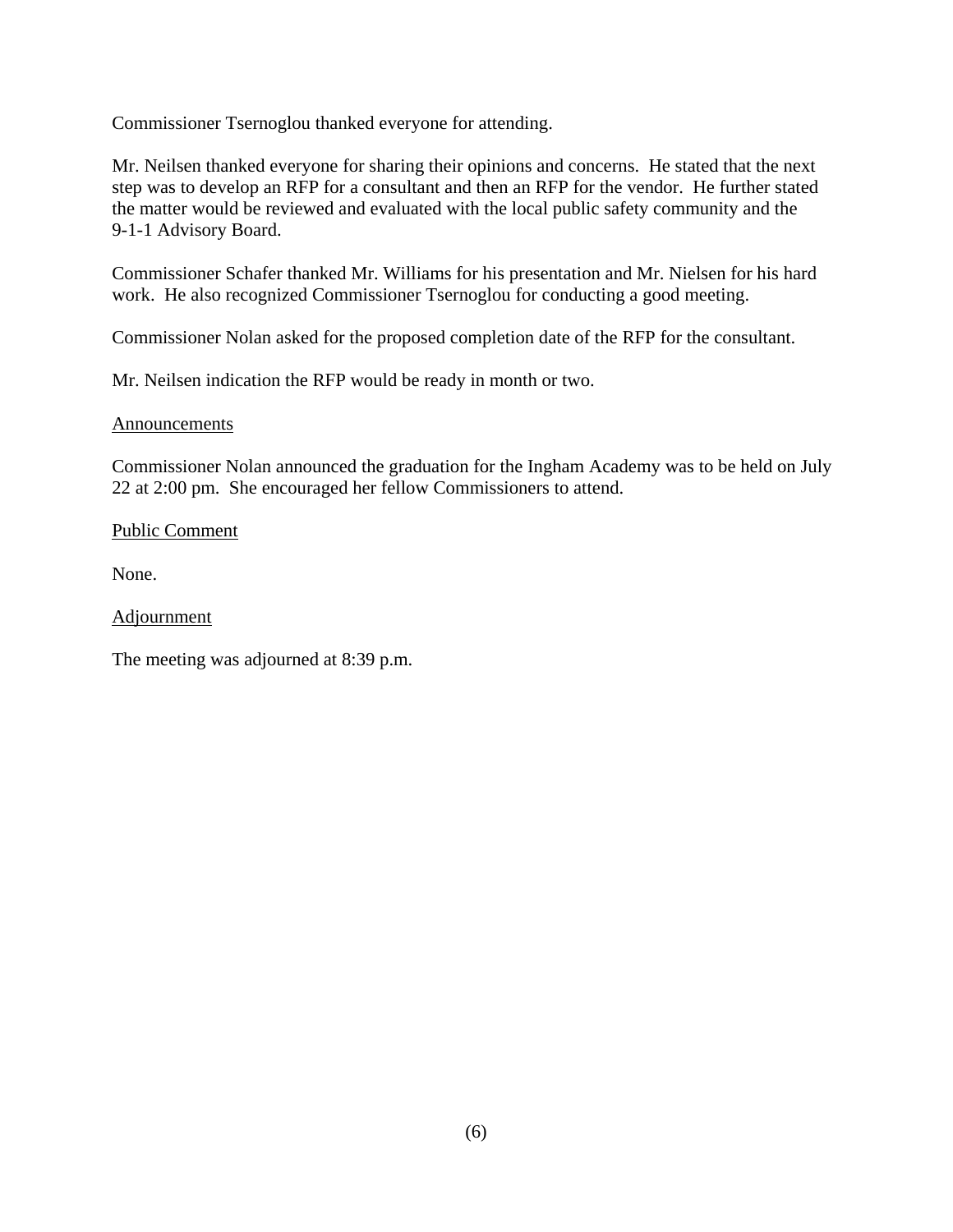# **AUGUST 13, 2015 LAW & COURTS AGENDA STAFF REVIEW SUMMARY**

# **RESOLUTION ACTION ITEMS:**

# **The Chief Deputy Controller is recommending approval of the following resolutions and other actions of the Committee:**

*1. Community Corrections Advisory Board (CCAB) - Resolution Authorizing Entering into Subcontract Amendments with National Council on Alcoholism to Reduce the Cognitive Change Groups Budget and with Northwest Initiative-ARRO to Increase the Day Reporting Budget for FY 2014-2015 Pursuant to a Budget Adjustment Request Approved by the Michigan Department of Corrections* 

This resolution authorizes County approval of adjustments to program subcontract budgets to provide additional funding for the over-utilized Day Reporting Program (\$7,854 from \$32,420 to \$40,274) by reducing the funding (\$7,854 from \$23,936 to \$16,082) for underutilized Cognitive Change Groups pursuant to a Budget Adjustment Request already approved by the MDOC. (see memo for details)

# *2a. Sheriff's Office - Resolution Authorizing Contract Amendment Five with Securus Technologies for the ConnectUs Inmate Service Platform*

This resolution authorizes contract amendment number five with Securus Technologies to provide Inmate Debit and a variety of other services effective the date of the passage of this resolution. Ingham County will receive an increased monthly commission payment from fifty percent (50%) for these services to fifty five percent (55%) effective the date of the agreement. (see memo for details)

*2b. Sheriff's Office - Resolution to Honor Lieutenant James M. Morrall of the Ingham County Sheriff's Office*

This resolution recognizes a long term County employee that is retiring from the Ingham County Sheriff's Office.

- *2c. Sheriff's Office - Presentation by the Sheriff's Office Plan to begin the Naloxone (NARCAN) Administration Program* (see memo and attachment for details)
- *3. Law & Courts Committee – General Discussion on the Animal Control Advisory Board and appointing a second Commissioner from Law & Courts Committee to the Advisory Committee* (see memo and attachment for details)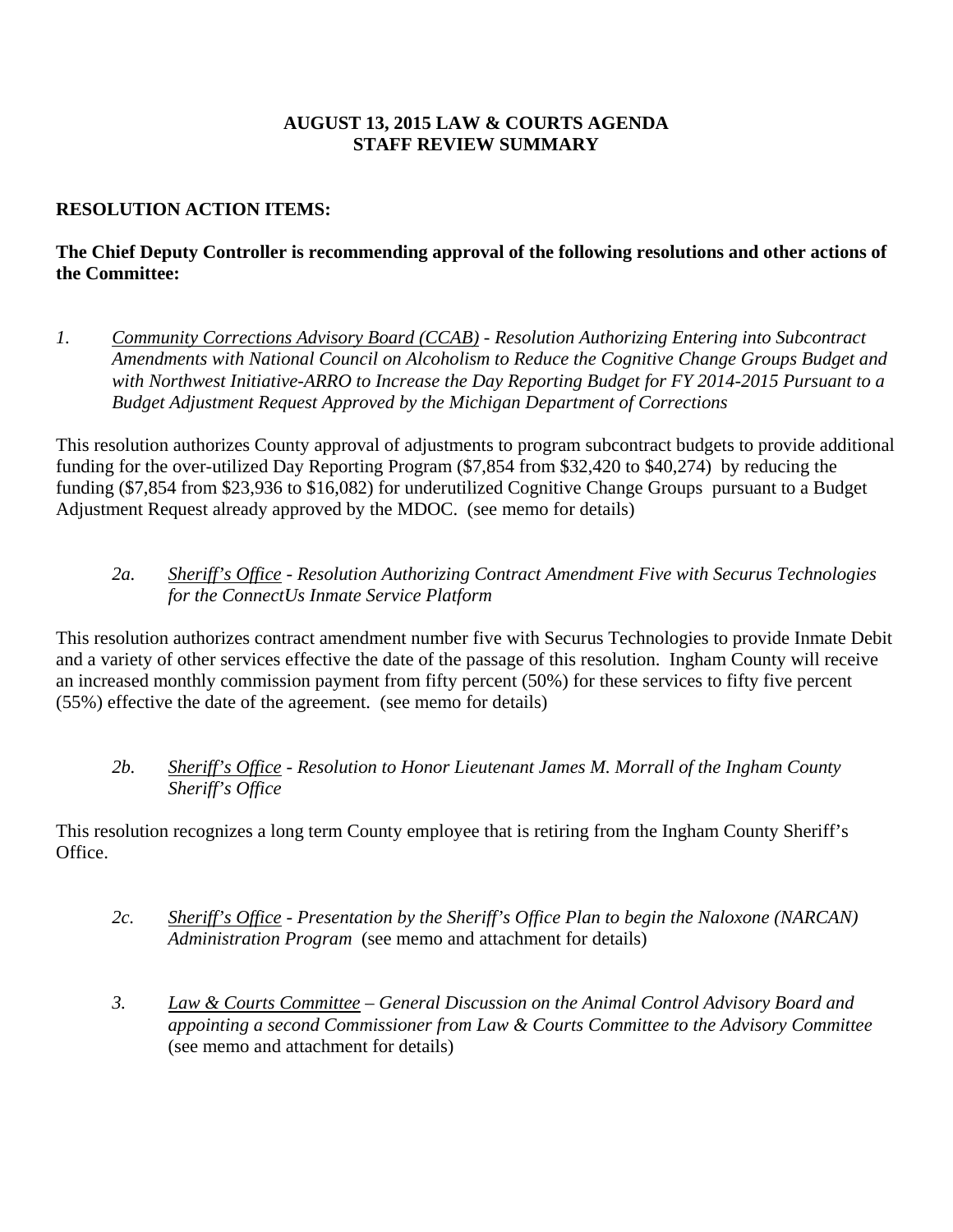#### **Agenda Item 1**

<span id="page-8-0"></span>

| TO:   | Law & Courts and Finance Committee                                                                                                       |
|-------|------------------------------------------------------------------------------------------------------------------------------------------|
| FROM: | Mary Sabaj<br><b>Community Corrections Manager</b>                                                                                       |
| DATE: | August 4, 2015                                                                                                                           |
| RE:   | Resolution Authorizing Entering into Subcontract Amendments for the Day<br>Reporting Program and Cognitive Change Groups for FY2014-2015 |

This resolution authorizes action required to make adjustments to program subcontract budgets to provide additional funding for the over-utilized Day Reporting Program by reducing the funding for underutilized Cognitive Change Groups pursuant to a Budget Adjustment Request approved by the MDOC.

The resolution authorizes:

- A. Entering into a subcontract amendment with the National Council on Alcoholism to reduce funding for Cognitive Change Groups by \$7,854 from \$23,936 to \$16,082.
- B. Entering into a subcontract amendment with Northwest Initiative ARRO to increase funding for the Day Reporting Program by \$7,854 from \$32,420 to \$40,274.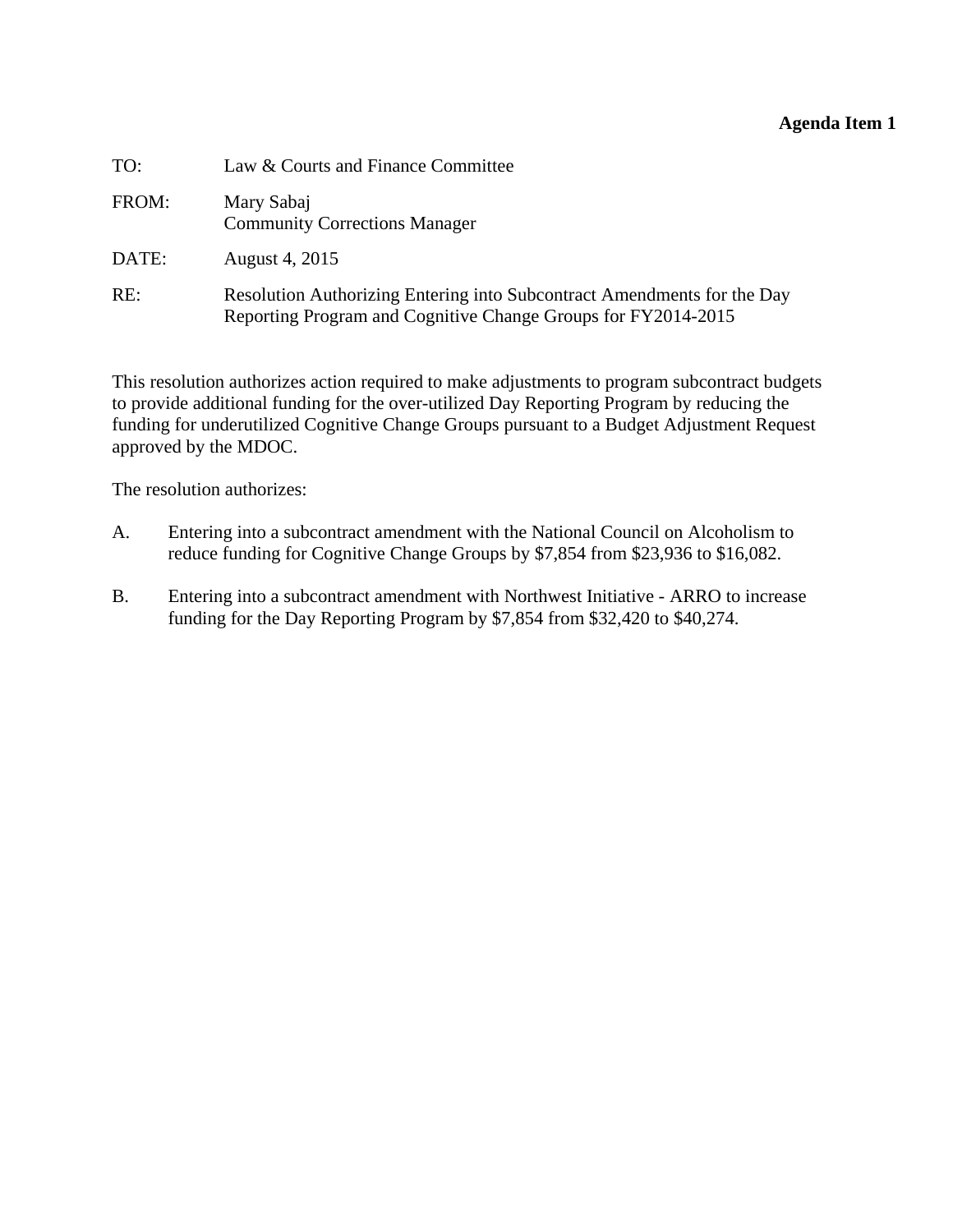Introduced by the Law & Courts and Finance Committees of the:

## INGHAM COUNTY BOARD OF COMMISSIONERS

## **RESOLUTION AUTHORIZING ENTERING INTO SUBCONTRACT AMENDMENTS WITH NATIONAL COUNCIL ON ALCOHOLISM TO REDUCE THE COGNITIVE CHANGE GROUPS BUDGET AND WITH NORTHWEST INITIATIVE-ARRO TO INCREASE THE DAY REPORTING BUDGET FOR FY 2014-2015 PURSUANT TO A BUDGET ADJUSTMENT REQUEST APPROVED BY THE MICHIGAN DEPARTMENT OF CORRECTIONS**

WHEREAS, the State Community Corrections Advisory Board, the Ingham County Board of Commissioners, and the City of Lansing approved the Ingham County/City of Lansing Community Corrections Comprehensive Plan; and

WHEREAS, the State Community Corrections Advisory Board, the Ingham County Board of Commissioners, and the City of Lansing approved the Application for State of Michigan Community Corrections Act Funds for FY 2014-2015; and

WHEREAS, the FY 2014-2015 Application included the continuation of Cognitive Change Groups to be provided by National Council on Alcoholism for an amount not to exceed \$23,936 and for the continuation of Day Reporting services to be provided by Northwest Initiative for an amount not to exceed \$32,420; and

WHEREAS, pursuant to the FY 2014-2015 grant award, the County entered into subcontracts with National Council on Alcoholism to provide Cognitive Change Groups and Northwest Initiative to provide Day Reporting for the purpose of implementing Plans and Services programs and services identified in the Community Corrections Plan and Application; and

WHEREAS, underutilization of the Cognitive Change Groups over the course of FY made it possible to submit a Budget Adjustment Request to the Michigan Department of Corrections to reduce funding for Cognitive Change Groups and increase funding for the over-utilized Day Reporting program; and

WHEREAS, the Michigan Department of Corrections approved the budget adjustment request for the period of September 1, 2014 to September 30, 2015 increasing the Northwest Initiative – ARRO Day Reporting program budget by an additional \$7,854 from \$32,420 to \$40,274 and reducing National Council on Alcoholism Cognitive Change Groups budget by \$7,854 from \$23,936 to \$16,082.

THEREFORE BE IT RESOLVED, that the Ingham County Board of Commissioners authorizes entering into Subcontract Amendments for the period of October 1, 2014 through September 30, 2015 with the National Council on Alcoholism to reduce funding from \$23,936 to \$16,082 for Cognitive Change Groups and with Northwest Initiative – ARRO to increase funding from \$32,420 to \$40,274 for Day Reporting services.

BE IT FURTHER RESOLVED, that the Board Chairperson is authorized to sign any necessary contracts\subcontracts consistent with this resolution subject to approval as to form by the County Attorney.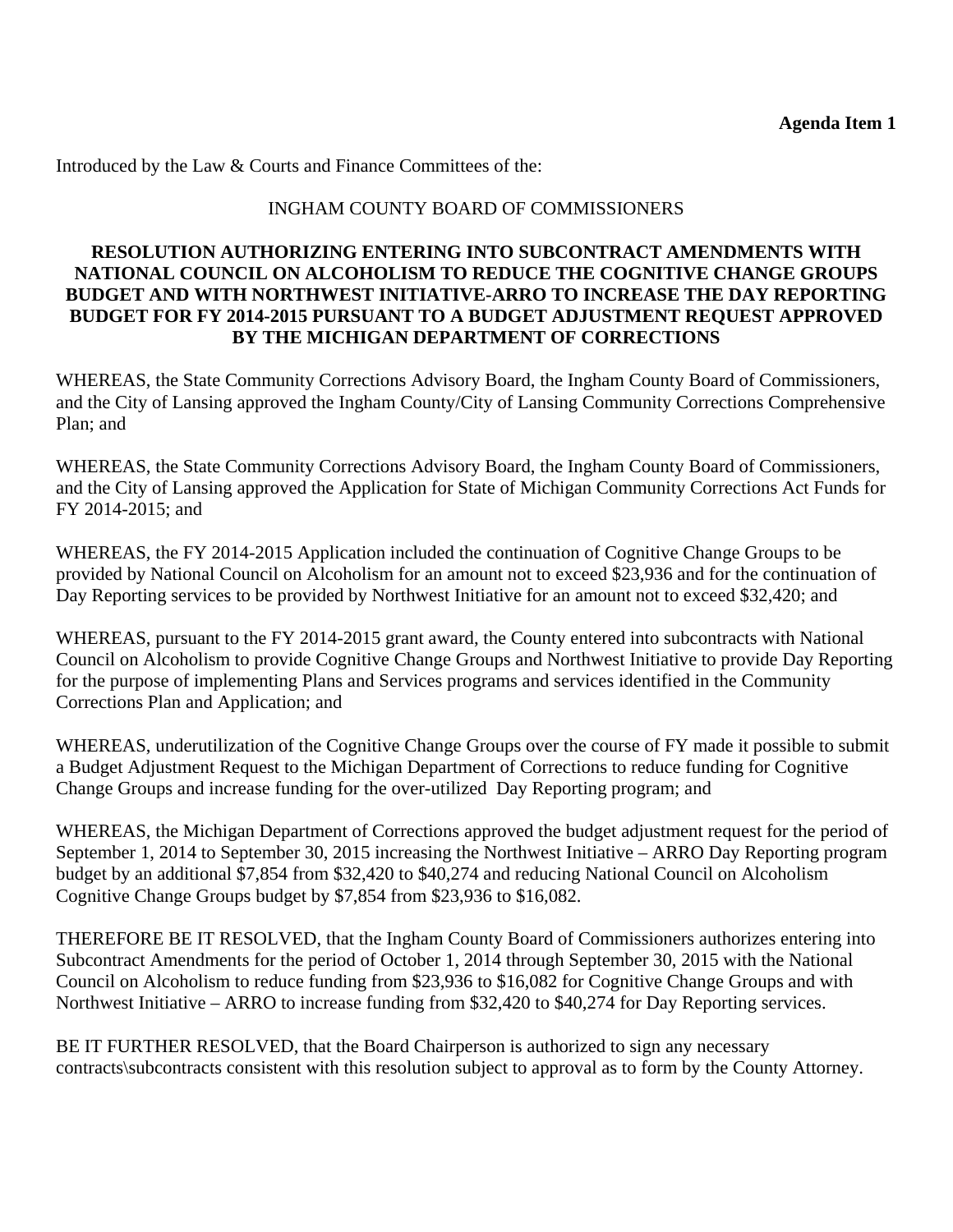#### **Agenda Item 2a**

<span id="page-10-0"></span>To: Law and Courts and Finance

From: Sam L. Davis, Major

Date: August 4, 2015

Re: Securus Technologies, Inc. Contract Amendment #5

Please be advised that the Sheriff's Office would like to amend the current communications service agreement with Securus, Inc. in order to allow us to utilize the ConnectUs Inmate Service Platform. This technology will provide inmates with the ability to directly request sick call and medical information from the medical staff, retrieve information about upcoming court appearances, release dates, commissary account balances, file kites and grievances and access the most up to date version of the Inmate Guidebook electronically all via the video visitation terminal without going through a Deputy.

This new program will free up the Deputy to handle their duties without the constant interruption from inmates to answer questions about information that the inmate can readily retrieve themselves.

With the implementation of this new program Securus will increase our commissions from 50 percent to 55 percent with no additional cost to the inmates. This amendment would replace the current language in exhibits E, J and F.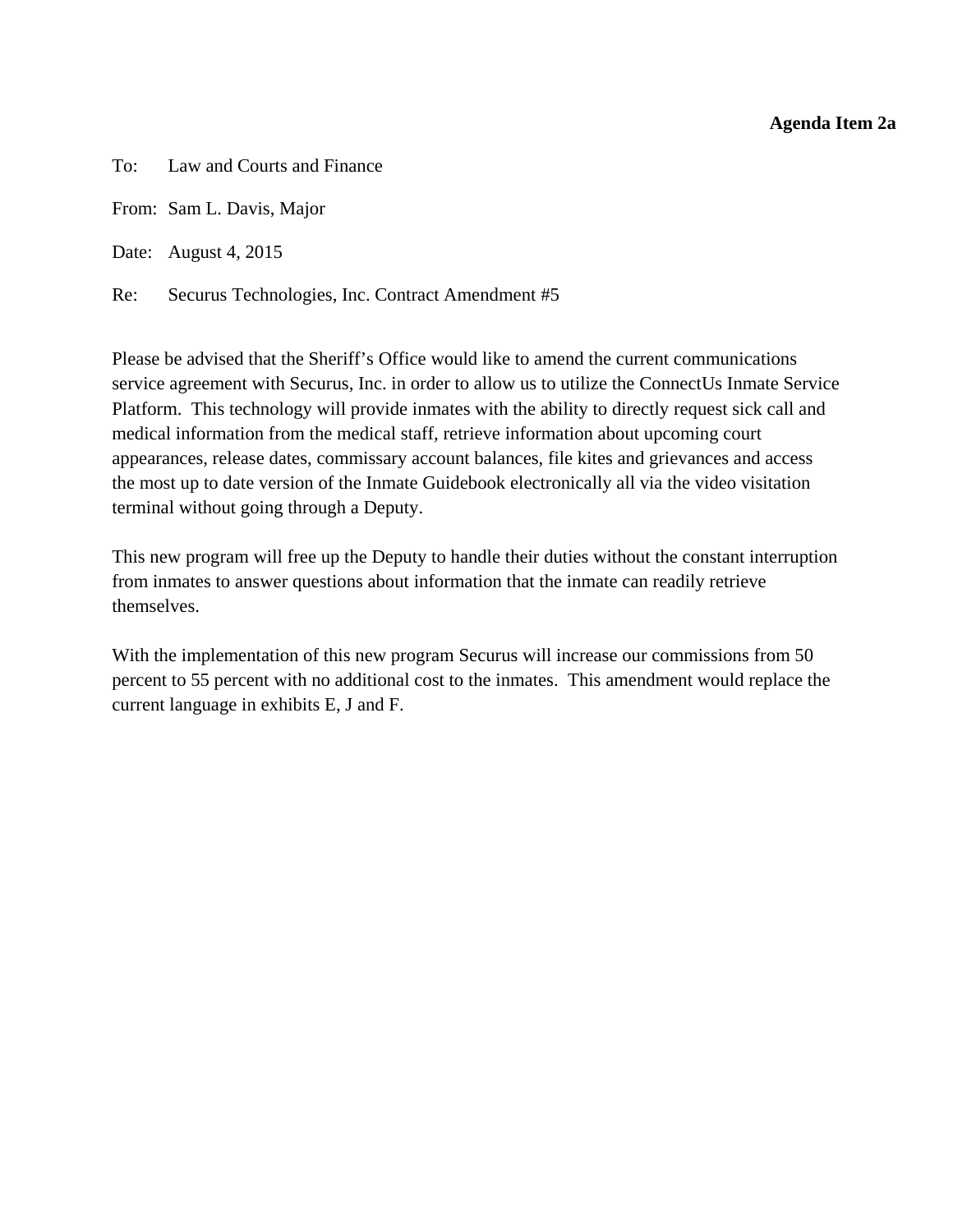Introduced by the Law & Courts and Finance Committees of the:

#### INGHAM COUNTY BOARD OF COMMISSIONERS

## **RESOLUTION AUTHORIZING CONTRACT AMENDMENT FIVE WITH SECURUS TECHNOLOGIES FOR THE CONNECTUS INMATE SERVICE PLATFORM**

WHEREAS, Ingham County currently contracts with Securus Technologies to provide a video visitation system all inmates in Ingham County; and

WHEREAS, the Sheriff's Office recommends that the County authorize a contract amendment with Securus Technologies to enhance these services by providing the ConnectUS service platform; and

WHEREAS, ConnectUs is a secure, comprehensive inmate communications and services platform that allows for the consolidation of assorted inmate activities in a single, unified interface with a customized mix of applications; and

WHEREAS, ConnectUs allows inmates to use multiple applications at the same time and automatically prioritize scheduled communication to take precedence on non-scheduled events.

THEREFORE BE IT RESOLVED, that the Ingham County Board of Commissioners authorizes contract amendment number five with Securus Technologies to provide Inmate Debit and a variety of other services effective the date of the passage of this resolution.

BE IT FURTHER RESOLVED, that unless otherwise agreed by Ingham County and Securus Technologies, Ingham County will receive an increased monthly commission payment from fifty percent (50%) for these services to fifty five percent (55 %) effective the date of the agreement.

BE IT FURTHER RESOLVED, that the Board Chairperson is authorized to sign any contract documents consistent with this resolution subject to review and approval by the County Attorney.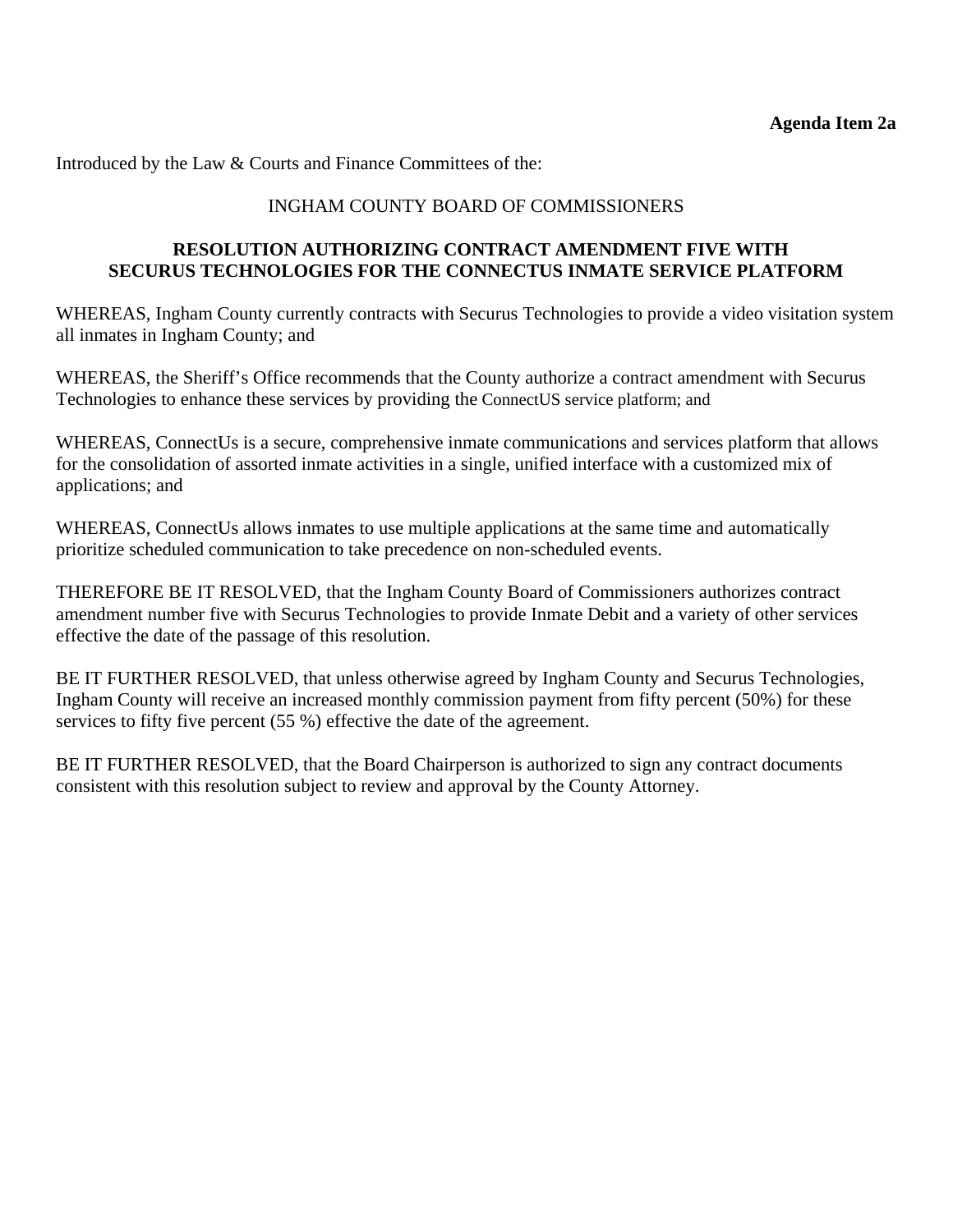# **Agenda Item 2b**

<span id="page-12-0"></span>**TO:** Law & Court Committee

**FROM:** Major Sam L. Davis

**DATE:** July 16, 2015

**RE:** Retirement Resolution for Lieutenant James M. Morrall

Summary of Proposed Action: This resolution will honor Lieutenant James Morrall of the Ingham County Sheriff's Office for dedicating 25 years of his career to corrections and law enforcement. He served Ingham County with the highest possible standards while respecting the rights of it's people.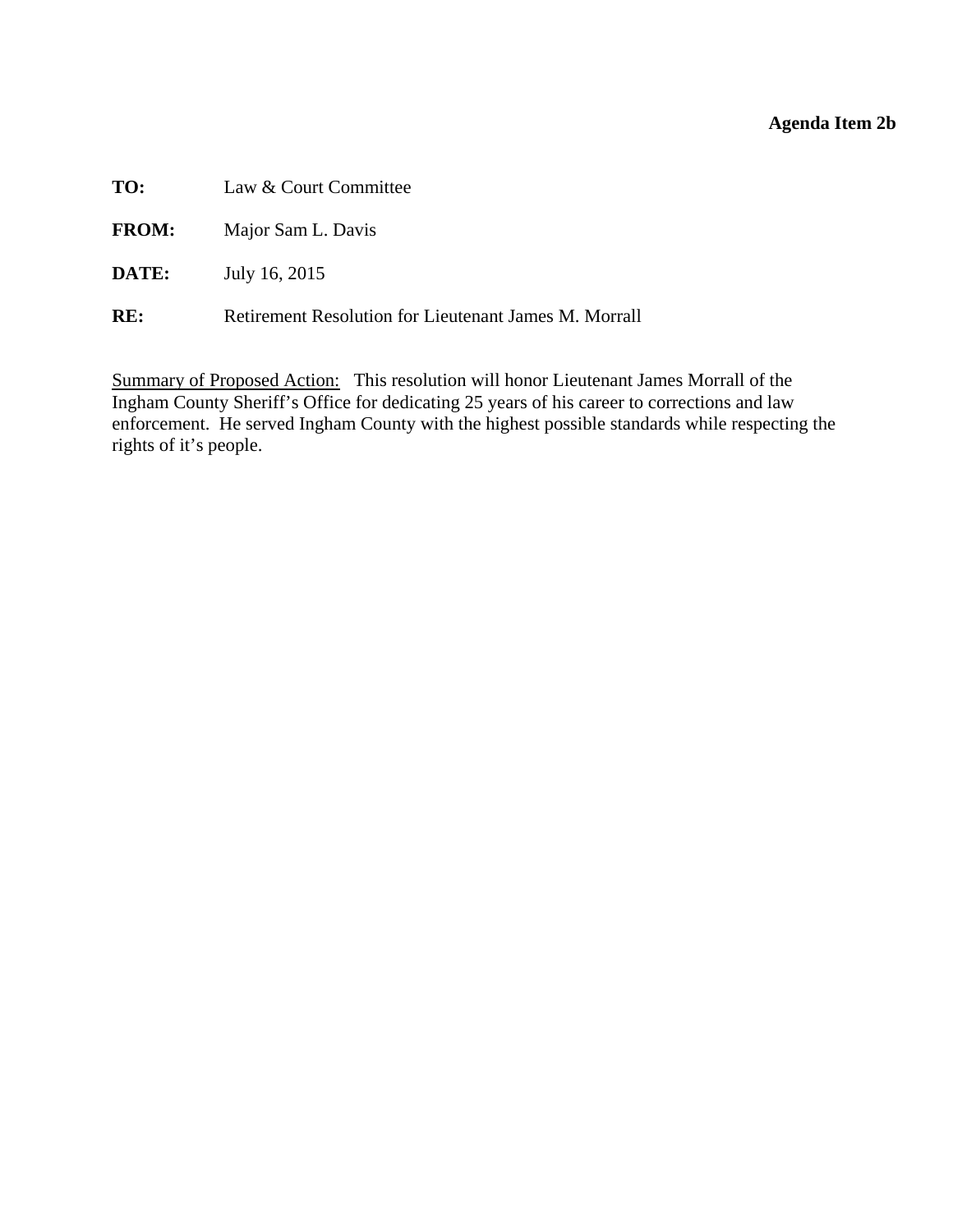Introduced by the Law and Courts Committee:

## THE INGHAM COUNTY BOARD OF COMMISSIONERS

## **RESOLUTION TO HONOR LIEUTENANT JAMES M. MORRALL OF THE INGHAM COUNTY SHERIFF'S OFFICE**

WHEREAS, Lieutenant James Morrall was hired by the Ingham County Sheriff's Office as a Deputy in September of 1990 and assigned to the Field Services Division; and

WHEREAS, Lieutenant Morrall worked as a paramedic with the Ingham County Sheriff's Office until November of 1993; and

WHEREAS, in November of 1993, Lieutenant Morrall was selected to be on the Canine Team where he served for 5 years; and

WHEREAS, in May of 1998, Lieutenant Morrall was promoted to Sergeant and was assigned to the Field Services Division supervising the Canine Unit; and

WHEREAS, in January of 2003, Lieutenant Morrall was assigned to supervise the Traffic Unit as a Sergeant; and

WHEREAS, in April 2005, Lieutenant Morrall was assigned to supervise the Park's Department as a Sergeant; and

WHEREAS, in April 2008, Lieutenant Morrall was promoted to the rank of Lieutenant and assigned to the Corrections Division; and

WHEREAS, throughout his career, Lieutenant Morrall was a dedicated employee and well respected by his peers; and

WHEREAS, over his 25 year career with the Ingham County Sheriff's Office, Lieutenant Morrall received numerous letters of recognition and Unit Citations; and

WHEREAS, after 25 years of dedicated service to the citizens of Ingham County, Lieutenant Morrall is retiring on September 18, 2015.

THEREFORE BE IT RESOLVED, that the Ingham County Board of Commissioners hereby honors Lieutenant James Morrall, for his 25 years of dedicated service to the citizens of Ingham County and wishes him continued success in all of his future endeavors.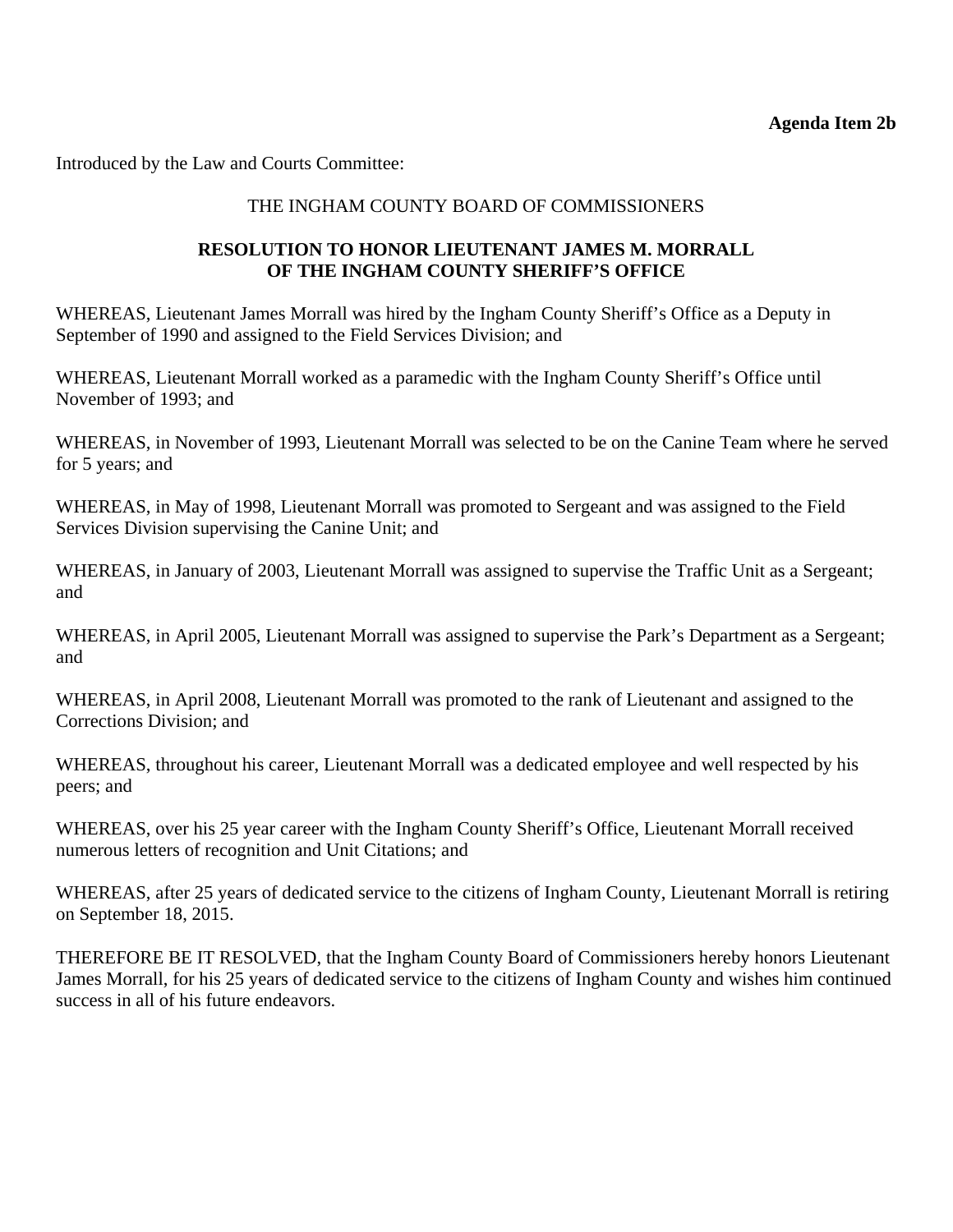#### **Agenda Item 2c**

<span id="page-14-0"></span>

| To:   | Ingham County Law & Courts Committee                                                    |
|-------|-----------------------------------------------------------------------------------------|
| From: | John Neilsen, Chief Deputy Controller                                                   |
| Date: | July 2, 2015                                                                            |
| Re:   | Presentation by the Sheriff's Office - Naloxone (NARCAN) Administration<br>Program Plan |

Commissioners:

For some time now, the Sheriff's Office has been planning to participate in a naloxone (NARCAN) administration program which will benefit County residents and visitors.

Undersheriff Spyke has advised me that:

"Deputies would have the training and equipment necessary to reverse an overdose of an opioid drug (i.e.: heroin, morphine, methadone, vicodin, codeine, fentanyl) when responding to a call for assistance. Studies have shown that Law Enforcement is normally able to respond to these types of situations quicker than EMS providers."

PA 462 of 2014 was signed into law on January 12, 2015, which allows Law Enforcement to purchase, possess and distribute an "opioid antagonist" drug to a person that is known or suspected to have ingested one of the drugs listed above, in an emergency situation.

The Sheriff's Office will train their Law Enforcement staff members on the proper use, storage and administration of the "opioid antagonist" drug such as naloxone (NARCAN) or other federally approved similar acting and equally safe drug to persons that are known or suspected to have opioid related drug overdose.

The Sheriff's Office has on staff an experienced Paramedic Instructor/Coordinator that is qualified to instruct staff using a program approved by the Bureau of Justice Administration (BJA).

The Sheriff's Office has costed out the nasal inhaler form of the naloxone kits at a cost of approximately \$55.00 each in order to move forward with the project. They are also planning on initially purchasing about 31 of the units at a total cost of \$1,680 out of their existing budget.

The Sheriff's Office will be at the next Law & Courts Committee to present their program and to answer questions.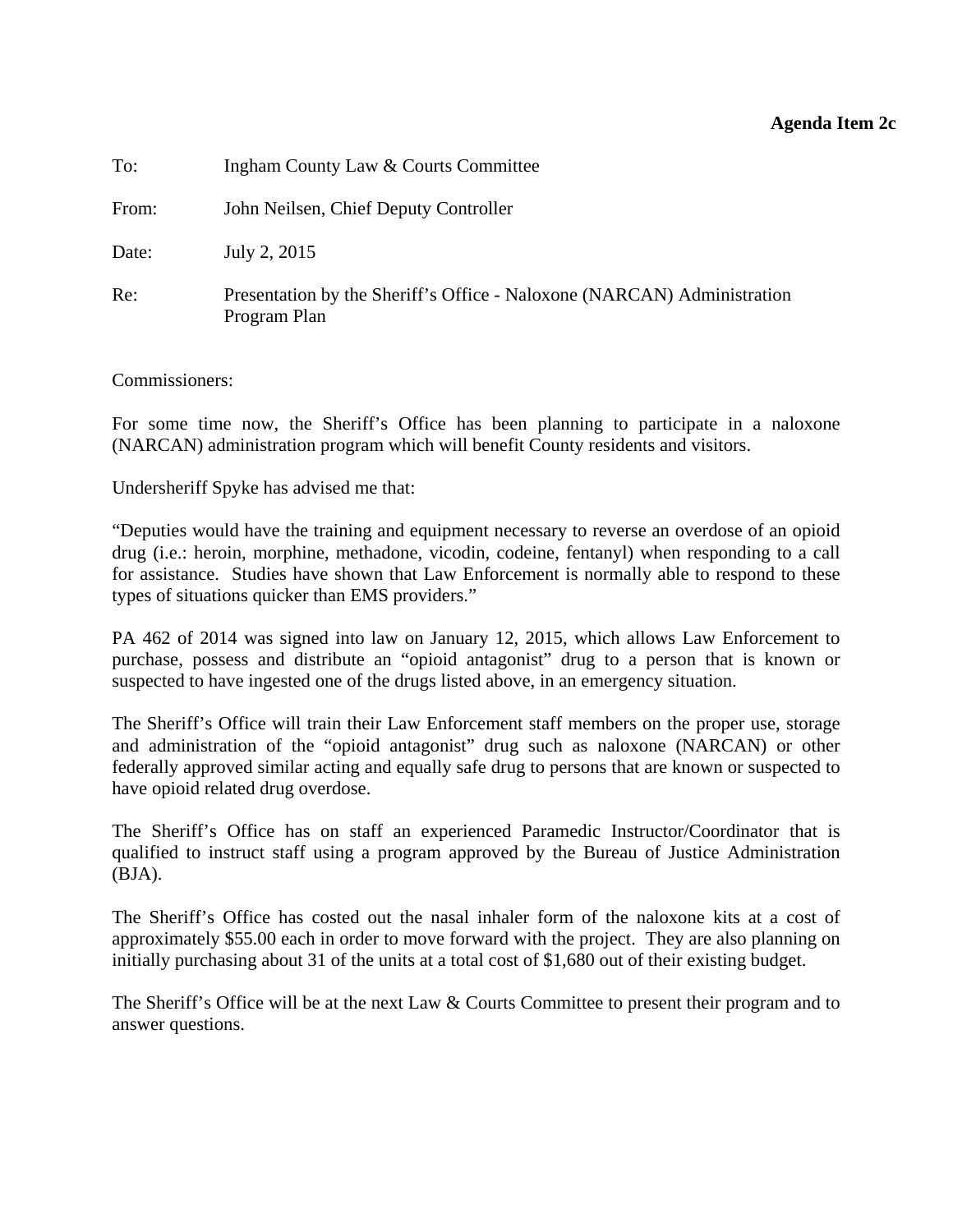

Senate Bill 1049 (as enacted) Sponsor: Senator Tonya Schuitmaker Senate Committee: Judiciary House Committee: Judiciary

**PUBLIC ACT 462 of 2014** 

Date Completed: 1-27-15

#### **CONTENT**

The bill created a new act to do the following:

- -- Allow a law enforcement agency to purchase and distribute to its officers an opioid antagonist.
- -- Allow a peace officer who is trained in the proper administration of an opioid antagonist to possess and administer it to a person experiencing an opioidrelated overdose.
- -- Grant civil and criminal immunity to a law enforcement agency or peace officer who possesses and uses an opioid antagonist as allowed under the bill.

The bill defines "opioid-related overdose" as a condition that results from the consumption or use of an opioid or another substance with which an opioid was combined or that a reasonable person would believe to be an opioid-related overdose that requires medical assistance. The conditions resulting from consumption or use of an opioid or other substance include, but are not limited to, extreme physical illness, decreased level of consciousness, respiratory depression, coma, or death.

"Opioid antagonist" means naloxone hydrochloride or any other similarly acting and equally safe drug approved by the Federal Food and Drug Administration for the treatment of drug overdose.

The bill took effect on January 12, 2015.

#### Purchase, Possession, & Administration

The bill authorizes a law enforcement agency to purchase and possess any opioid antagonist and distribute it to peace officers it employs who have been trained in the administration of the opioid antagonist.

A peace officer may possess any opioid antagonist that a law enforcement agency has distributed to him or her and may administer it to an individual if both of the following apply:

- -- The officer has been trained in the proper administration of the opioid antagonist.
- -- The officer has reason to believe that the person is experiencing an opioid-related overdose.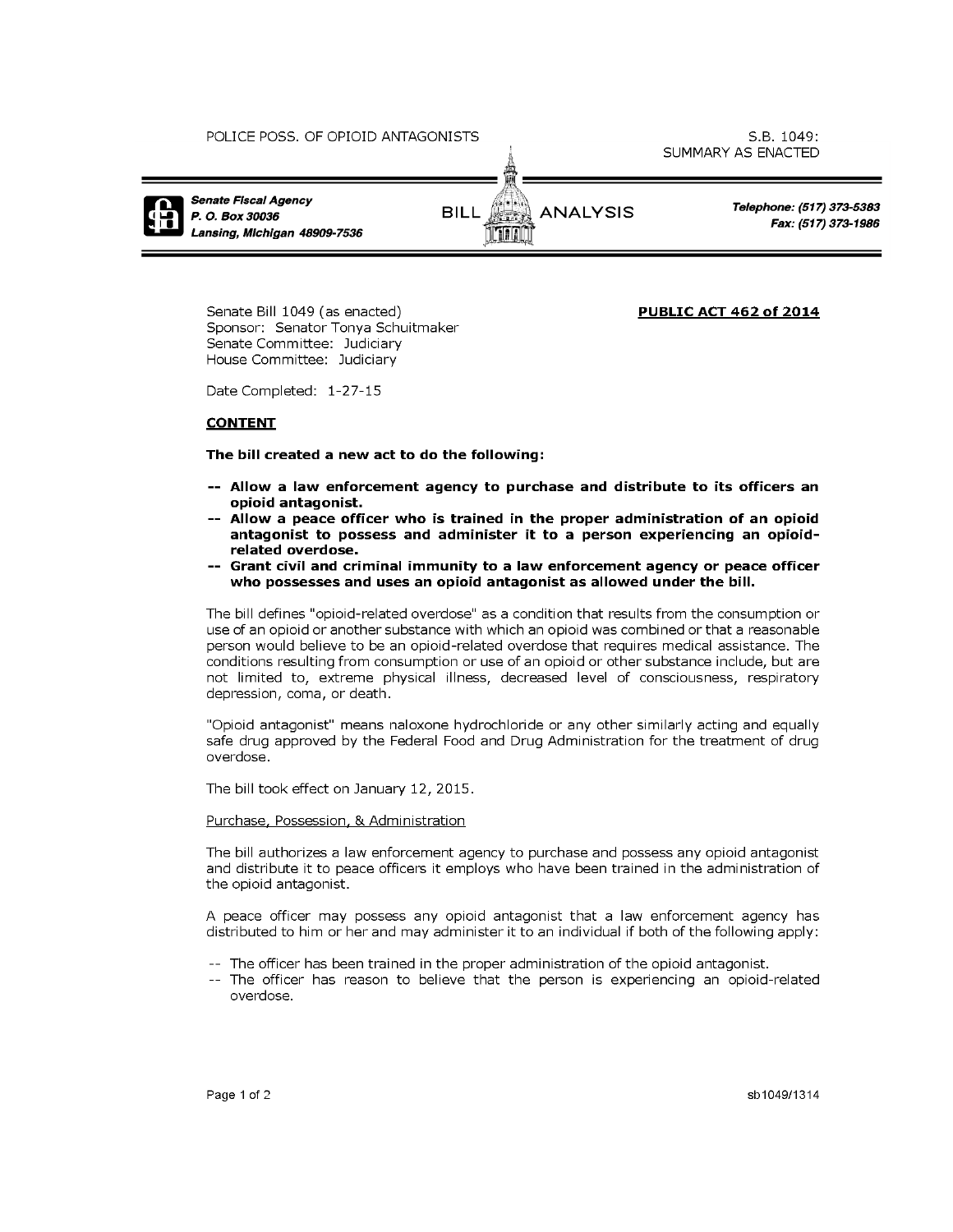#### Civil & Criminal Immunity

A law enforcement agency that purchases, possesses, or distributes any opioid antagonist under the bill, and any peace officer who possesses or in good faith administers an opioid antagonist, is immune from civil liability for injuries or damage arising out of the administration of that drug to any individual if the conduct does not amount to gross negligence that is the proximate cause of the injury or damage. An agency or officer also is not subject to criminal prosecution for buying, possessing, distributing, or administering any opioid antagonist under the bill.

MCL 28.541-28.544

#### **BACKGROUND**

Abuse of prescription drugs, particularly opioids, is a growing concern in Michigan and throughout the United States. According to the National Institute on Drug Abuse website, opioids are medications that reduce the intensity of pain signals reaching the brain and affect those areas of the brain that control emotion, thereby diminishing the effects of painful stimuli. When people become addicted to strong prescription painkillers-opioids-they may turn to illegal opiates such as heroin when their prescriptions run out. In recent years, abuse of both opioids and heroin, as well as the number of deaths from overdoses of both substances, has increased sharply, according to various reports and articles.

A substance that is an "opioid antagonist", however, can counteract the effects of overdose from either prescription drugs or heroin. In particular, a fast-acting medication called naloxone can be used to treat someone who is having, or is suspected of having, an overdose. In an effort to encourage the use of this medication and promote its availability, Public Acts 311 through 314 (which took effect on October 14, 2014) extend liability protection to people who administer or prescribe an opioid antagonist, require life support vehicles to carry the medication, and require emergency personnel to be trained to administer it.

Legislative Analyst: Patrick Affholter

#### **FISCAL IMPACT**

The bill may result in supply and training costs to those law enforcement agencies that opt to purchase and use opioid antagonists as allowed under the bill.

The bill's immunity provision may potentially reduce the number of prosecutions and convictions for possession or administration of controlled substances by peace officers, thus potentially reducing court and corrections costs and costs of litigation for a law enforcement entity that chooses to purchase and possess opioid antagonists and train officers in the administration of opioid antagonists.

Fiscal Analyst: Bruce Baker

S1314\s1049es

Page 2 of 2

Bill Analysis @ www.senate.michigan.gov/sfa

This analysis was prepared by nonpartisan Senate staff for use by the Senate in its deliberations and does not constitute an official statement of legislative intent.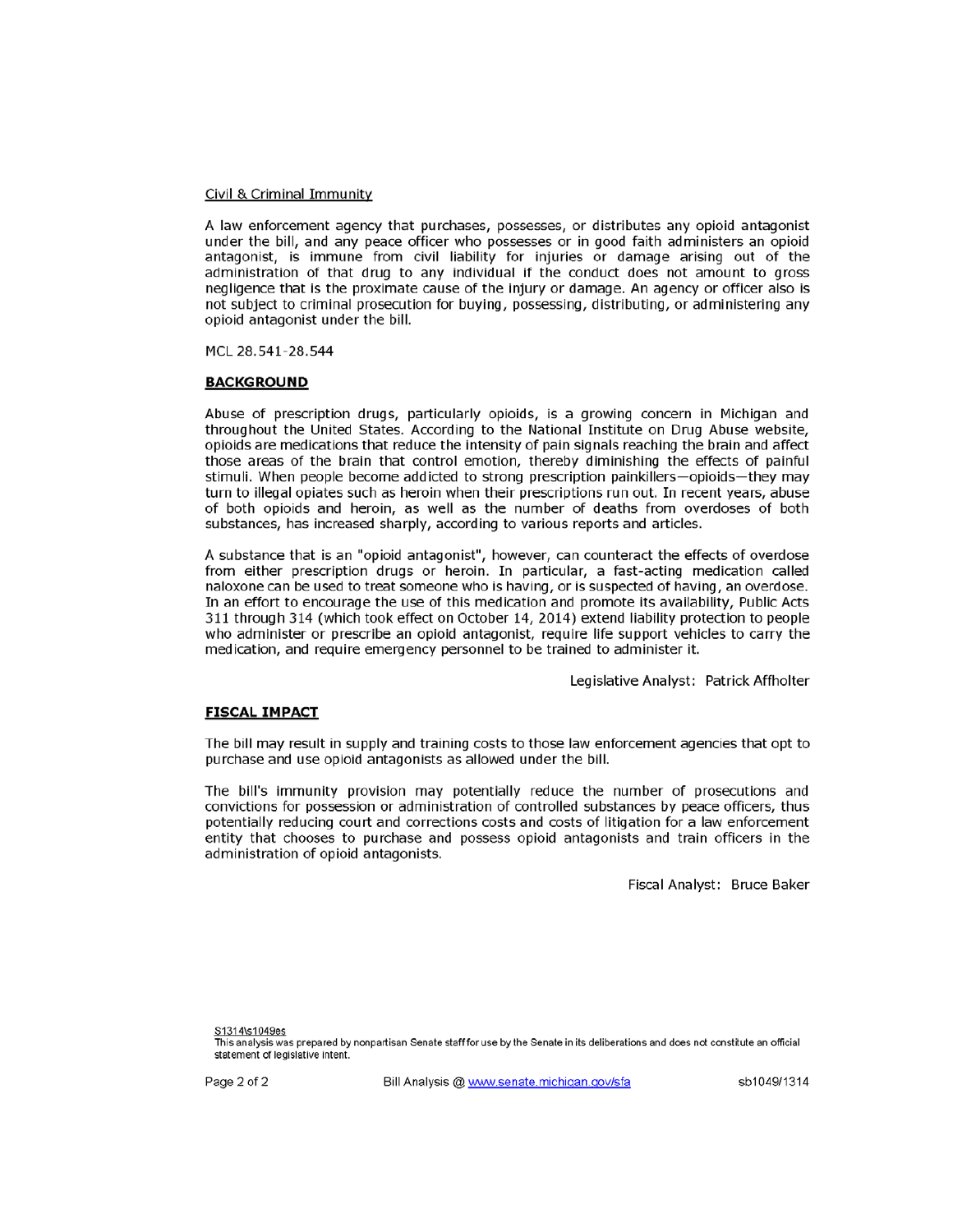# **Agenda Item 3**

<span id="page-17-0"></span>

| To:   | Ingham County Law & Courts Committee      |
|-------|-------------------------------------------|
| From: | John Neilsen, Chief Deputy Controller     |
| Date: | August 5, 2015                            |
| Re:   | Animal Control Shelter Advisory Committee |

Commissioners:

There has been some discussion on adding a second Law & Courts Commissioner representative to the Animal Control Shelter Advisory Committee. Currently, Commissioner Tennis serves as the only Commissioner representative.

To aid in that discussion, attached you will find a summary of the current composition of the Committee and the role of the Committee as assigned by the Board of Commissioners.